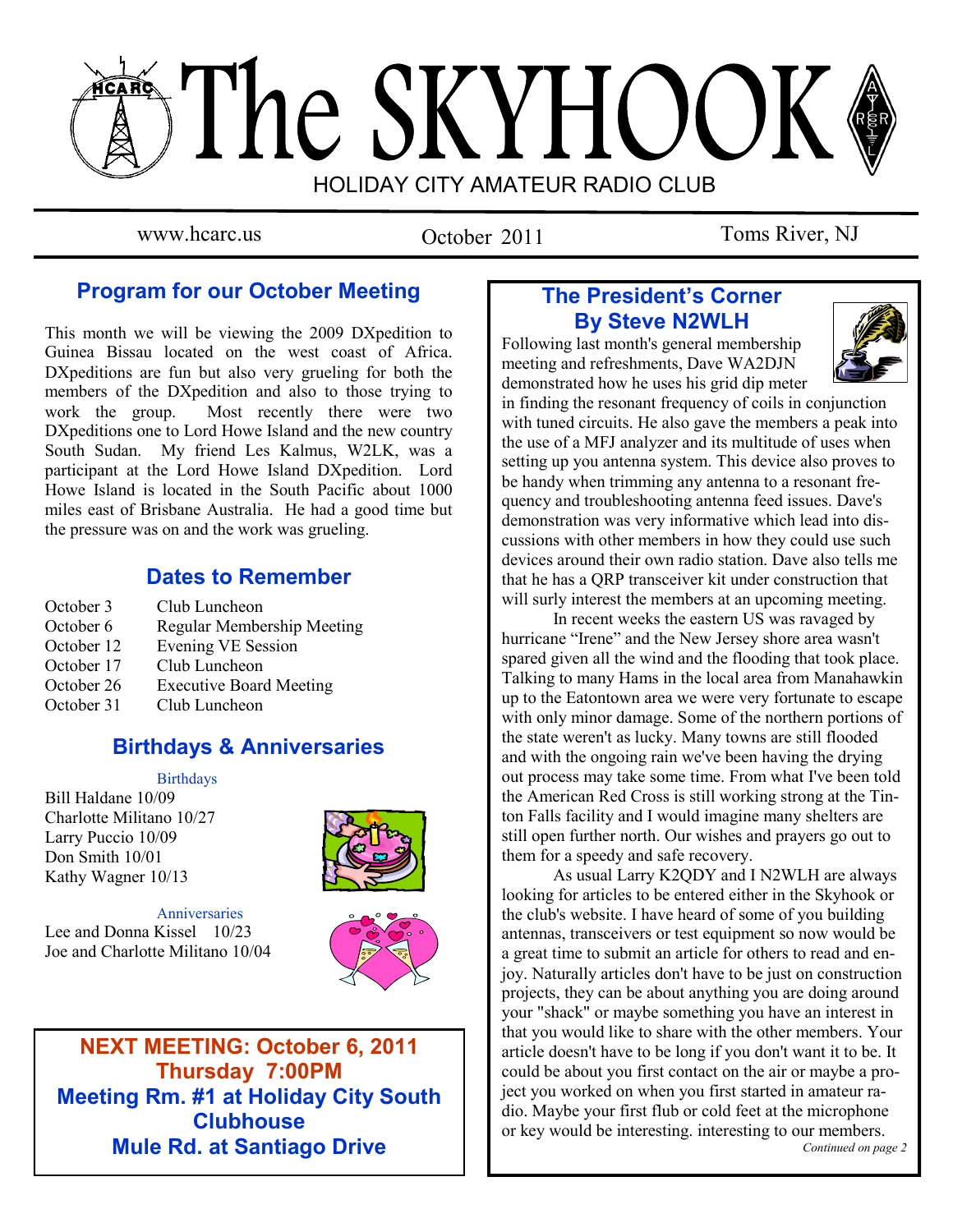*Continued from page 1*

Maybe your first flub or cold feet at the microphone or key would be interesting. Stories like these are always interesting to our members.

 Keep in mind that the upcoming meeting we will be asking for nominees from our members that are interested in running for office. Anyone who is interested in being nominated for an office should contact Dave WA2DJN.

The very best 73, Steve Jackson N2WLH

Hi all,

**CW Practice**

If you're learning code or just want a little practice here is an interesting website. This site translates CNN breaking news into Morse code. There are many different speeds to choose from. Seems like it has something for everyone. Here is the link to check it <http://cw.dimebank.com:8080> You must put the ":8080" at the end of the URL

Urb W2DEC

## **Call Book**

I have created new free hamradio callbook - [http://](http://www.hamqth.com) [www.hamqth.com.](http://www.hamqth.com)

You can also register to our server, edit or add your own address, write some biography details, put photos here etc. What is unique, you can choose to hide your address or other contact details as they will be shown to unregistered users. It is your choice. I won't hide your address or any details. Only you can do that.

The callbook includes only data widely available on the Internet for free. I've imported whole USA FCC database, Italian, T7, OK and VE callbook.

To see an example how it looks like, here is my profile: <http://hamqth.com/search.php?callsign=ok2cqr>

I hope you like The HamQTH.com callbook and use it very often.

73 Petr, OK2CQR

## **Ham Radio Auction Site**

I have launched a new Ham Radio Auction site. The site is [www.HamRadioHQ.Com](http://www.hamradiohq.com/) , it opened it's doors on Sat. Sept17th. We desperately need new listing to bring in the traffic. If there is anything you can do to help support and promote this web site, it would be greatly appreciated.

Regards Steve K2HQ

#### *Our VE Crew*

Murray KD2IN, Bill AC2F, John K2JWH, Ed W1EAP, Larry K2QDY, Jamie W2QO, John KQ4WR, Stan KB2PD Steve N2WLH, Kevin W2FA, Ed WA2NDA, Walter KC2LFD.

#### **CLUB COMMITTEES**

*Refreshments:* Carl WA2IQE, Carl W2PTZ *www.hcarc.us Webmaster*: Steve N2WLH, Kevin W2FA *Publicity:* Vacant *Programs*: Dave WA2DJN *Sunshine*: Dave WA2DJN *Event Food Committee*: Vacant *Field Day*: Larry K2QDY *VE Sessions*: Bill AC2F, Larry K2QDY plus the 'crew' *Skyhook*: Larry K2QDY *Funds Raising*: Vacant *Membership*: Murray KD2IN

#### HOLIDAY CITY AMATEUR RADIO CLUB Toms River, New Jersey

| Web Site www.hcarc.us  |                     |                    |                     |
|------------------------|---------------------|--------------------|---------------------|
| President              | Steve Jackson       |                    | N2WLH 732 255-7916  |
| Vice President         | Vacant              |                    |                     |
| Secretary              | Carl Lee            | W2PTZ              | 732 237-2421        |
| Treasurer              | Larry Puccio        | K <sub>2</sub> ODY | 732-349-2950        |
| <b>Executive Board</b> | Don Smith           | W <sub>2</sub> III | 732-505-4821        |
| <b>Executive Board</b> | Dave Ottenberg      |                    | WA2DJN 732 505-5953 |
| <b>Executive Board</b> | <b>Bill Haldane</b> | AC2F               | 732-240-7064        |
| <b>Executive Board</b> | Carl Lee            | W2PTZ              | 732-237-2421        |
| W2HC Trustee           | Don Smith           | W2III              | 732-505-4821        |

Membership is open to all interested persons. Ham license is not required. Dues are \$20.00 per year, payable Jan. 1st . Members joining during the year will have the dues prorated. Family membership \$10.00

------------------------------------------- Meetings are held on the first Thursday of every month, at 7:00 pm. Location: Meeting Room #1 in the Holiday City South Clubhouse. Directions: Go to Mule Rd. and to the corner of Santiago Drive. Turn into Santiago Dr., then into the parking lot in front of the pool. Enter bldg. on right.

The SKYHOOK is published monthly. Editor and Publisher: Larry Puccio K2QDY phone: 732 349-2950 E-mail lpuccio1@comcast.net<br>Send all newsletter items to: Larry Puccio 22 Sabinas Street Larry Puccio 22 Sabinas Street Toms River, NJ 08757-6445

------------------------------------------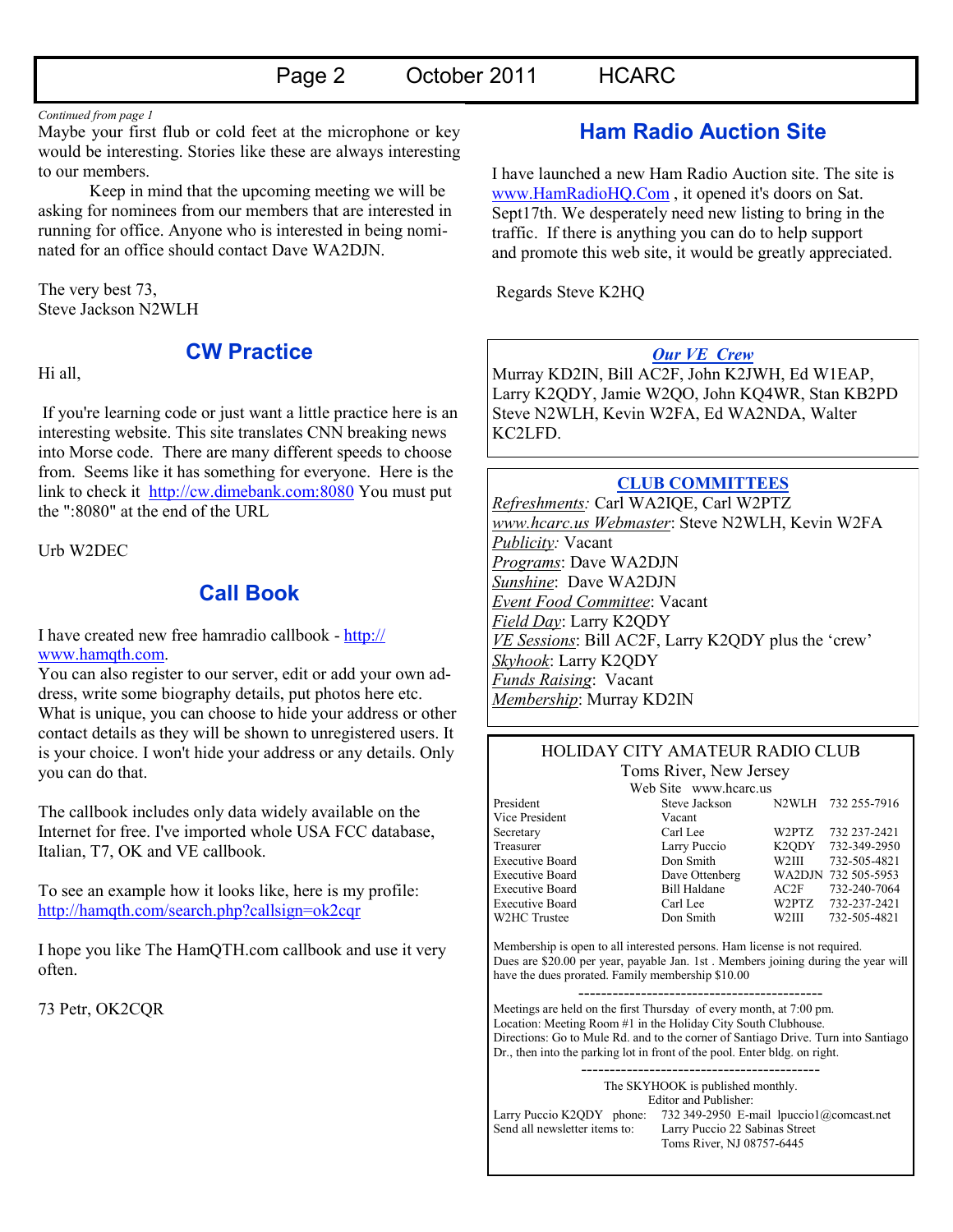## **Call Letter Look-up Murray KD2IN and John WQ4WR**

Another way to look up calls, address and a map of the hams' street location is the following website: <http://hams.mapmash.com/mapByZip.php>

You can also see (on a local street map) the call of every ham in a Zip code, such as your own neighborhood by simply putting your zip code into the box for it. This is very useful. Unfortunately the FCC database has many SKs still listed in it so don't count on all the hams in a particular zip code area being still alive. The information on this site is up to date from the FCC database. You can also look up any call one at a time. (Free.)

Still another way to find the name and address of a licensee of a station or to find the callsign of a licensee is the improved FCC website. You may want to bookmark these as "Favorites":

1.

[http://fjallfoss.fcc.gov/General\\_Menu\\_Reports/](http://fjallfoss.fcc.gov/General_Menu_Reports/license_search.cfm?accessible=YES&wild_select=on) [license\\_search.cfm?accessible=YES&wild\\_select=on](http://fjallfoss.fcc.gov/General_Menu_Reports/license_search.cfm?accessible=YES&wild_select=on) 2.

[http://fjallfoss.fcc.gov/General\\_Menu\\_Reports/](http://fjallfoss.fcc.gov/General_Menu_Reports/callsign.cfm) [callsign.cfm](http://fjallfoss.fcc.gov/General_Menu_Reports/callsign.cfm)

73 Murray Goldberg KD2IN and John Roberts WQ4WR

## **Hamfests/ Special Events By Kevin Wagner W2FA**

10/02/2011 | [Hamarama](http://www.arrl.org/hamfests/hamarama-1) Location: Newtown, PA Type: ARRL Hamfest Sponsor: Mt. Airy VHF Club Website: <http://www.packratvhf.com/latest.htm#Hamarama>

10/16/2011 | [RF Hill ARC Hamfest](http://www.arrl.org/hamfests/rf-hill-arc-hamfest) Location: Sellersville, PA Type: ARRL Hamfest Sponsor: RF Hill ARC Website: <http://www.rfhill.ampr.org> 10/23/2011 | [Mason-Dixon Hamfest](http://www.arrl.org/hamfests/mason-dixon-hamfest-1) Location: Westminster, MD Type: ARRL Hamfest Sponsor: Carroll County Amateur Radio Club Website: [http://qis.net/~k3pzn](http://qis.net/%7Ek3pzn)

Special Event Stations:

10/10/2011 | NAQCC 7th Anniversary Oct 10-Oct 16, 0000Z-1800Z, N3AQC, Kittanning, PA. North American QRP CW Club. 14.060 10.120 7.040 3.060. Certificate & QSL. Tom Mitchell, WY3H, 210 Garretts Run Rd, Kittanning, PA 16201. [www.naqcc.info](http://www.naqcc.info/)

10/22/2011 | USCoast Guard Auxiliary 72nd Anniversary

Oct 22, 1400Z-2200Z, K3G, Media, PA. US Coast Guard Auxiliary District 5 NR. 28.485 21.400 14.320 7.270. QSL. Daniel F. Amoroso, 196 Dam View Dr, Media, PA 19063[.a0530407.uscgaux.info/2011SED.htm](http://a0530407.uscgaux.info/2011SED.htm)

10/22/2011 | US Coast Guard Auxiliary 72nd Anniversary

Oct 22, 1200Z-2300Z, N3G, Aston, PA. US Coast Guard Auxiliary. 144.223 14.070 7.032 1.810. QSL. William G. Begley, 3 Pancoast Ave, Aston, PA 19014. We will activate Old Reedy Island light USA-568; also Air Mobile station flying over the Delaware Bay.

73 Kevin W2FA

## **HCARC Official Badge Ordering**

The club"s official badge maker is the Capital Engraving Co. in Longview, WA. To order a badge, simply call Capital at 1-800-628-4985 after 1PM M-F. All that is required is to give your call and first name and your mail address. Use your credit card to pay. Cost is \$12.50 plus \$2 S&H. Al Ross WA7UQE will take care of you and create an official logo and club name on your personal badge.